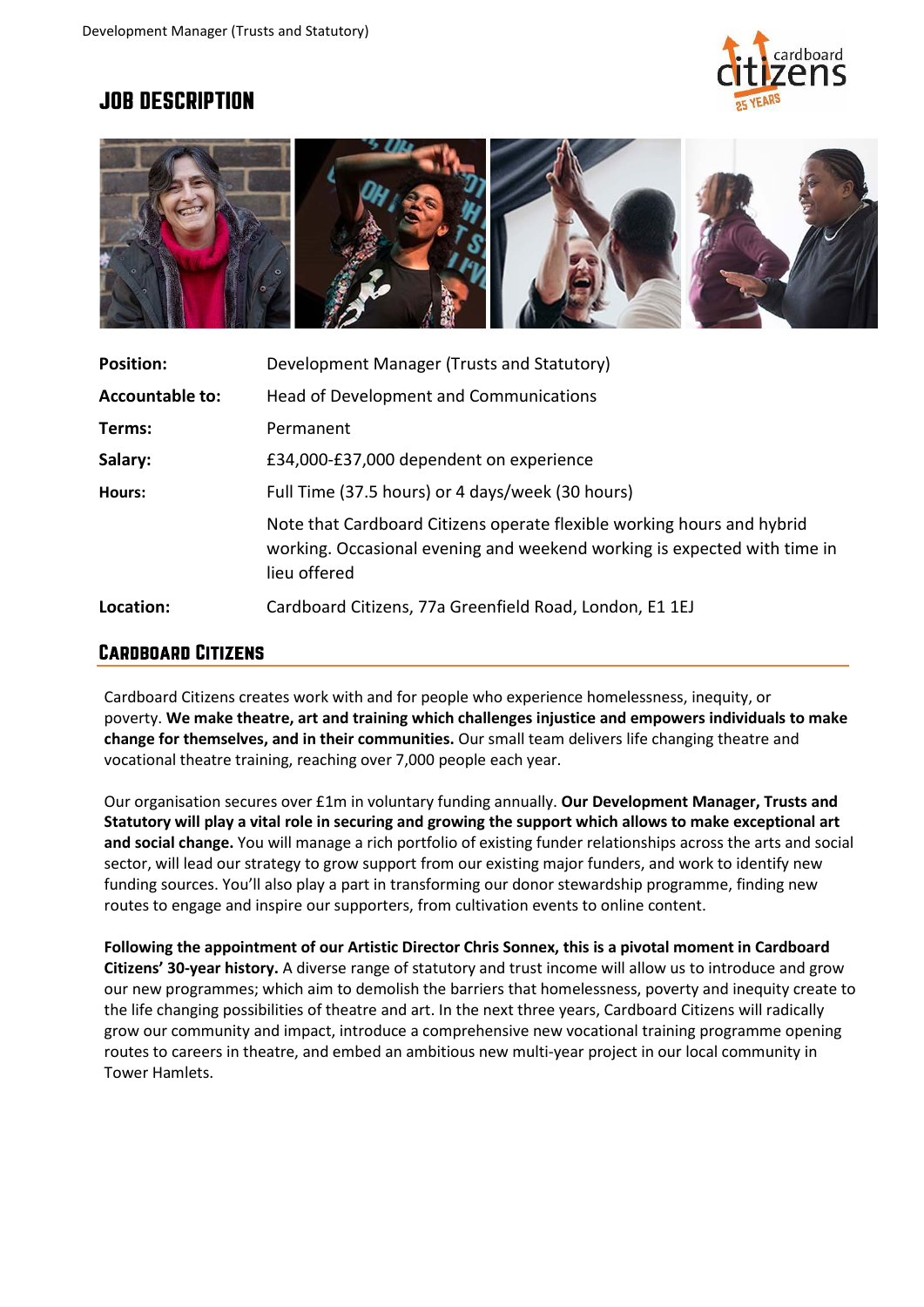# **JOB DESCRIPTION**



# **KEY OBJECTIVES OF THE POST**

*To play a key role in the team in securing over £1m in fundraised income every year, particularly through trusts & statutory sources:*

- *Prospecting and researching – proactively identifying sources of income for our programmes ofwork*
- *Soliciting – writing detailed and compelling proposals for funders*
- *Stewarding – building and managing strong relationships with funders*
- *Managing and reporting on targets and deadlines, including playing a key role in strategy development*

# **MAIN DUTIES**

## *Prospecting & Researching*

- Proactively identify funding opportunities within Cardboard Citizens' programme of work, maintaining effective communication with all internal teams.
- Work with the Development Manager (Corporates and Individuals) to research and identify additional streams of income, such as family foundations, liveries, corporate foundations, and local and national statutory funds
- Conduct and produce detailed research reports on prospects for Cardboard Citizens
- Support the department in preparing annual fundraising plans and projections, based on information gained through research and wider sector knowledge
- Maintain accurate records of research, correspondence, and funder engagement
- Support the development of systems for monitoring development approaches and income, including the use of Cardboard Citizens CRM system.

## *Soliciting*

- Cultivate or support senior managers and other staff to approach potential supporters
- Liaise with managers at target funders on prospective applications, building strong working relationships
- Write high quality grant proposals tailored to funder requirements and interests, in liaison with the Director of Development and Communications and relevant programme staff members

## *Stewarding*

- Build strong relationships with existing funders, stewarding them across the grant period and beyond where appropriate
- Work with our Communications Team to create a comprehensive stewardship programme including regular communication with funders regarding Cardboard Citizens' shows, workshops and news, enabling as many as possible to attend at least one performance, workshop or visit per year
- Create detailed funding reports for funders and supporters, demonstrating the impact and value of our work
- Manage all acknowledgement and publicity of donations from Statutory and Trusts to ensure that all necessary credits are given
- Support in the planning and delivery of Cardboard Citizens' cultivation and fundraising events, alongside the Development Manager (Corporates and Individuals)

## *Reporting and Strategy*

- Lead on the delivery of annual funding target for Trusts and Foundation funders
- Support on delivery of annual funding target for Statutory funders
- Provide monthly progress updates and quarterly reforecasts
- Lead the development of the Trust and Statutory areas of the fundraising strategy with the Director of Development and Communications
- Support on the further development of a culture of fundraising within Cardboard Citizens, sharing expertise and knowledge with staff, senior managers and Trustees.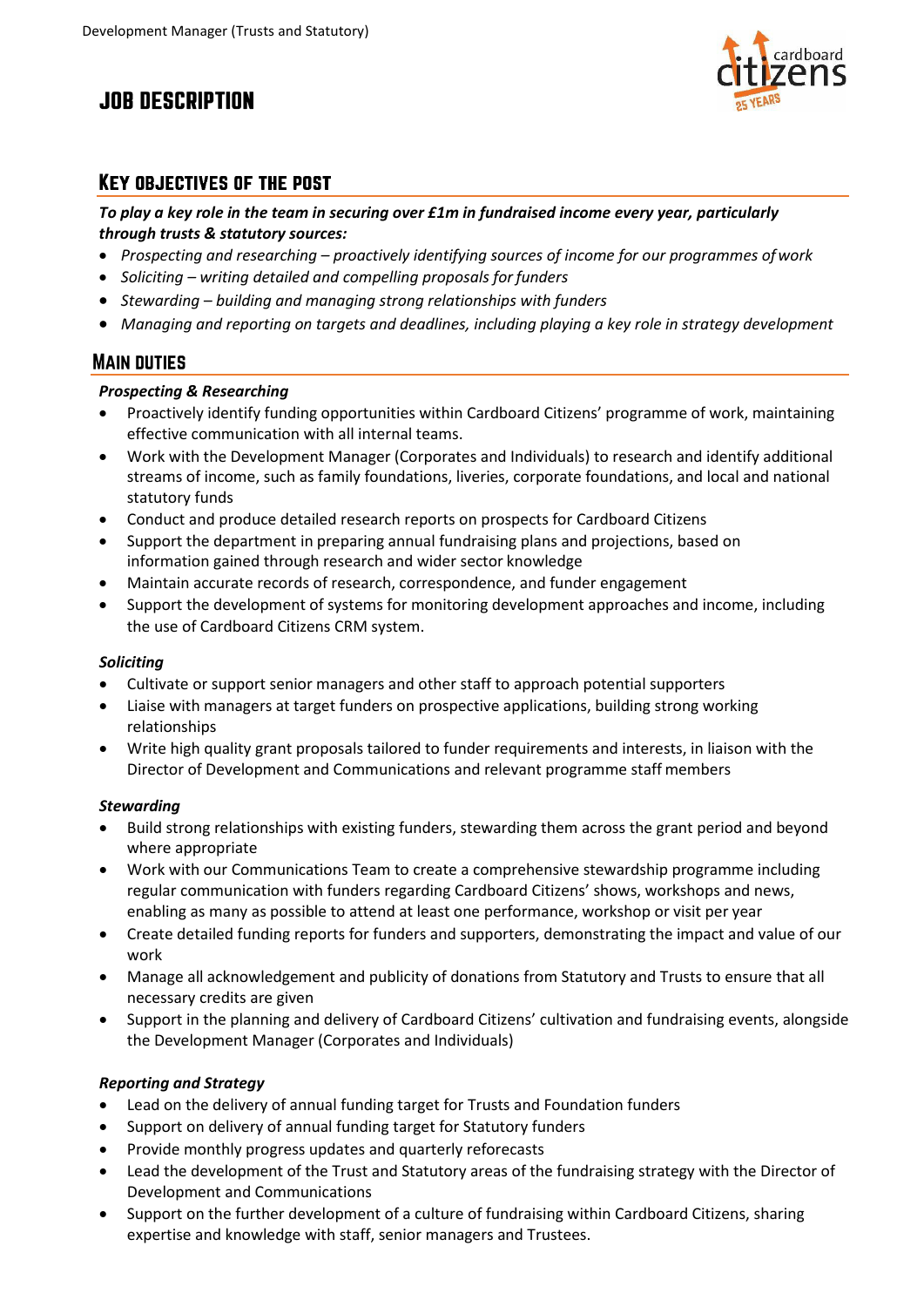# **JOB DESCRIPTION**



# **ADDITIONAL INFORMATION**

Cardboard Citizens is keen to offer its employees progression and training opportunities as part of their employment. All staff work in a flexible manner compatible with their jobs and in line with the company's policies, procedures and objectives. All job descriptions are subject to review and amendment, in consultation with the employee.

# **PERSON SPECIFICATION**

#### *Essential:*

- 1. Experience of making cases of support for the arts and/or homelessness, poverty or inequity
- 2. Extensive experience of trust and/or statutory bid-writing, including securing six-figure grants
- 3. Proven ability to build and manage stakeholder relationships
- 4. Proven ability to work confidently to deliver under own initiative and proactively manage own workload
- 5. Excellent planning skills and good time management
- 6. Excellent verbal and written communication skills and ability to engage with a wide range of people
- 7. Excellent copy drafting and proof-reading skills with close attention to detail
- 8. Strong numeracy skills and ability to understand budgets
- 9. Strong working knowledge of Microsoft Office

#### *Desirable:*

1. Existing relationships and track record with major Trust and Statutory funders in the arts and/or social sectors

- 2. Experience of using fundraising databases
- 3. Knowledge of Data Protection procedures

## **Equal Opportunities**

We actively encourage people from a variety of backgrounds with different experiences, skills, and stories to join us and influence and develop our working practice. By taking positive action around diversity (as permitted in the Equality Act 2010), **we will guarantee interviews to eligible candidates who meet the 'Essential Criteria' laid out above**, **and self-identify with any of the following groups** that we have identified as underrepresented in our workforce and the wider cultural sector:

- People of African or Caribbean, South Asian, East and Southeast Asian, or mixed heritage, or part of the Global Majority\*
- Candidates with lived experience of homelessness and/or poverty
- Deaf and/or disabled candidates
- Neurodivergent candidates
- LGBTQIA+ candidates

\*This includes but is not exclusive to people of Middle Eastern, Arab, Latinx, Jewish, Romany and Irish Traveller heritage.

### **Additional Terms and Conditions of the role:**

- Holiday: 25 days plus statutory public holidays
- Probationary Period: 3months
- Notice Period: 1 week during probation and 3 months thereafter
- Pension: Cardboard Citizens complies with the employer pension duties concerning pensions autoenrolment in accordance with Part 1 of the Pensions Act 2008. As a result, you will be automatically enrolled into the designated Stakeholder Pension Scheme. If you do not decide to opt-out of autoenrolment, you will be required to make pension contributions at the level set out in the relevant legislation and you agree to the Employer deducting such contributions from your salary each month.